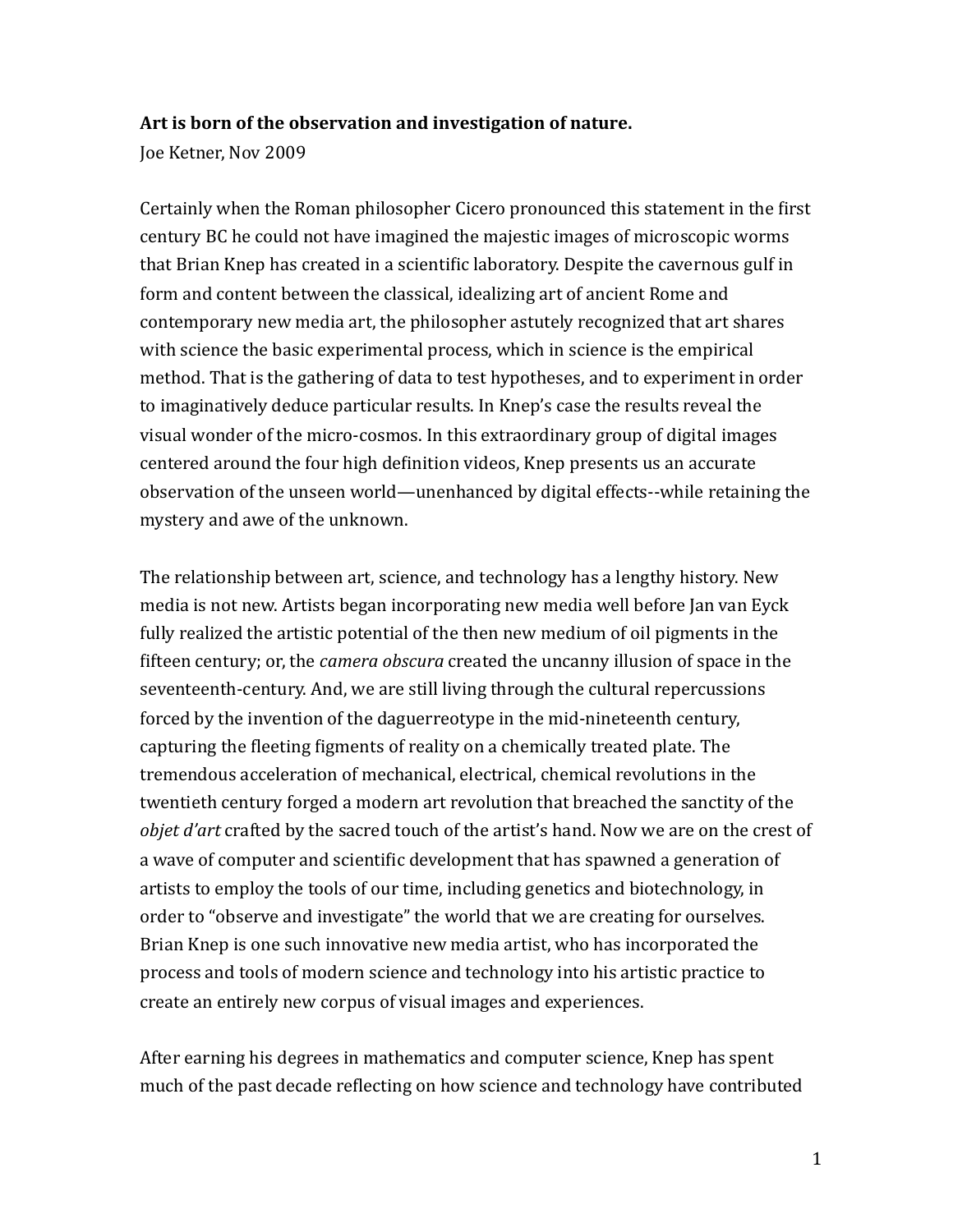tremendous advances in our lives and can simultaneously isolate us from direct experience and distance us from one another. In his interactive environments, video projections, and photographs, Knep has been utilizing science and technology to humanize the sometimes cold, analytical, and increasingly technological culture that is wrought by science and technology. Since 2005 he has worked as the artist-inresidence at the Harvard Medical School's Department of Systems Biology, where scientists are studying the microscopic worm, *Caenorhabditis elegans*, seeking to understand aging. *C. elegans* is an excellent specimen for these studies: it has only 1,000 cells, a transparent corpus, and lives for two weeks. In their experiments the researchers have managed to isolate the gene that doubles the lifespan of these worms and are now attempting to apply this to our knowledge of aging in humans.

Knep is enamored with the scientific process, respects its results, and is deeply engaged with it. But he wants to take the research in a different direction. Building microscopic environments, Knep examines the behavior of *C. elegans*, attempts to interact with them, and tests the level of their self-consciousness. The artist draws a series structures, labyrinths, and mazes--that are created with the same technology used to create the circuitry of silicone microchips—then places his specimens in these environments. What choices do they make when they are placed in a maze? Do they demonstrate social behavior in communal environments? Do they seek one another when they are in a structure in which they can smell one another, but not touch? He even attempts to determine if *C. elegans* can develop a spiritual consciousness.

Knep's search for signs of spiritual consciousness in microscopic organisms with limited cognitive capacity could appear to parody the scientific process. But that is not his intention. Neither is he being ironic. He genuinely relishes the value of scientific inquiry, but he aspires to contribute the inexact dimension of human inquiry to the process. He wishes to stretch the scientific process into the areas of its greatest limitations to understanding cultural value, morality, and spirituality. By so doing Knep is engaged in the centuries long dialogue concerning the limits of science to deal with human understanding and psychology that began at the genesis of the scientific revolution during the Enlightenment with John Locke, through Emmanuel Kant, and continues today with renewed fervor in books and blogs.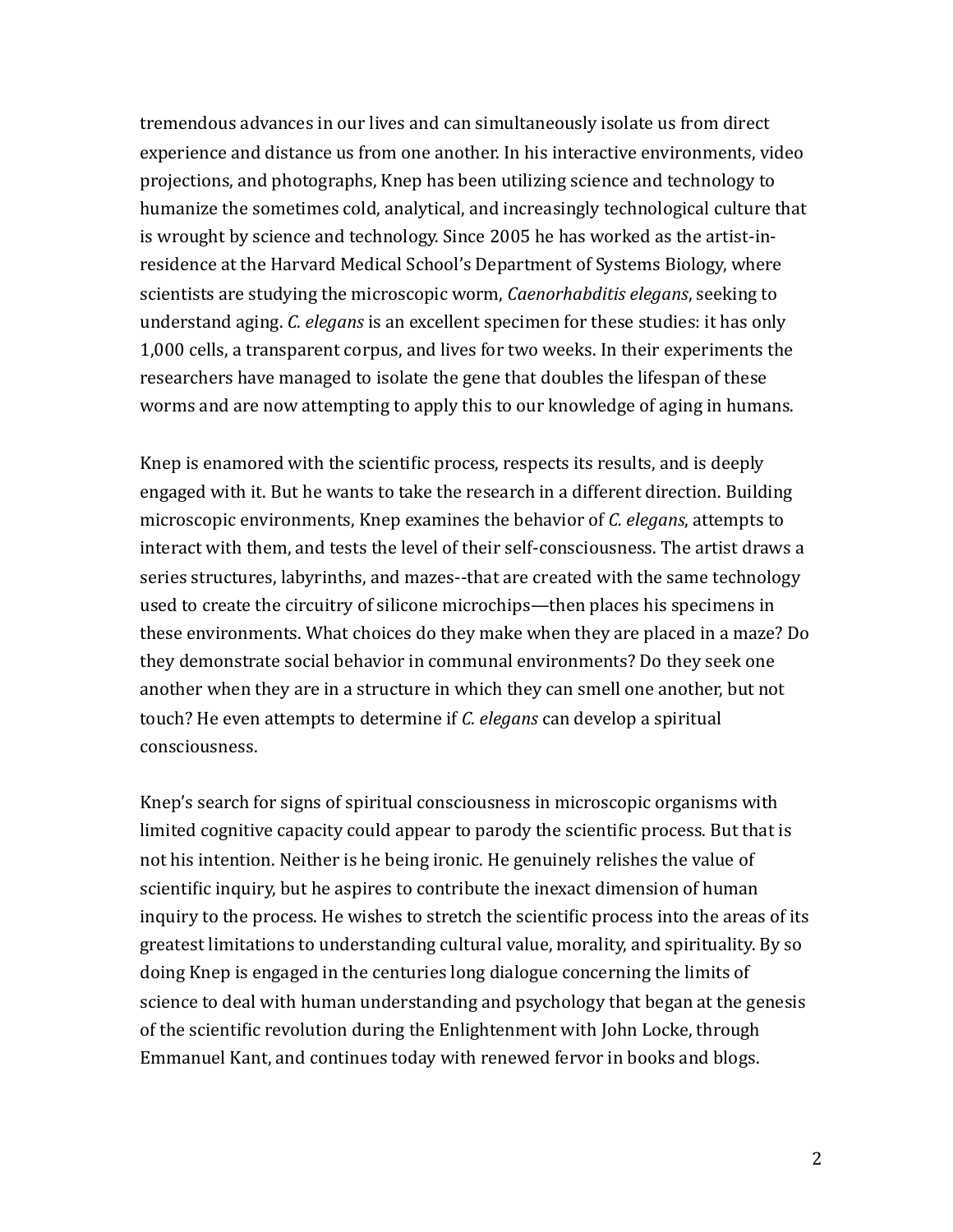Peering through his microscope, Knep asks, are there patterns of behavior in these microscopic organisms that parallels our own? Can we compare ourselves to them? After all, we start out as embryonic organisms of about the same size. Some of the answers are surprising. Knep says, "I like the experiments when we are trying to draw them out. It's clear that they don't care." When the artist presents the worm a choice of direction in the *Branching Choice* (2009) maze, he reinforces the recognition of the contradictions in human thinking and conduct. People shout our demand for freedom and choice. But how often have we witnessed a base human indifference and the desire to have decisions made for us. The worm at the mouth of the maze, randomly choosing his path reminds me of the Grand Inquisitor from Fyodor Dostoyevsky's *Brothers Karamazov*, who chastises a captive Christ for giving people "so fearful a burden as freedom of choice."

In some of his *Traces* Knep attempts to establish contact with his microscopic test subjects, the most impressive being the diptych, *Namaste* (2009). Here *C. elegans* negotiates environments formed in the likeness of the space age Adam and Eve, who were emblazoned on the side of the Pioneer space capsule as it was sent into deep space to announce our existence to other life forms. The title, *Namaste*, is the Sanskrit greeting meaning "I bow to you," often used when a younger or inferior person greets an older or higher class person. Here, the worms encounter humanity and nod their heads towards the "higher" (?) beings. As with everything we touch on our planet, Knep has contaminated the environment with the dark ring of human bacteria that forms around the male and female figures. The artist emphasizes imposition of human presence in a series of images of *Hair Mold*, *Fingertip Mold*, and *Hair Strand* (his own) that both grace and spoil *C. elegans* micro-cosmos.

The artist challenges the limits of science when he attempts to impose on these elegant worms personifications of human behavior, to communicate with them, and to aspire that they may develop a spiritual awareness. Knep's inquiry echoes Thomas Nagel's question, "What is it like to be a bat?" And, Nagel's warning that it is impossible to achieve that awareness, but it is the "human weakness for explanations of what is incomprehensible, in terms suited what is familiar and well understood."%And,%so%Knep%fabricates%a%series%of%beautiful%*Circular*,%*Serpentine&*and% Labyrinthine environments as meditative structures through which *C. elegans* can crawl. Historically, the labyrinth was not used as Greek mythology suggests as a